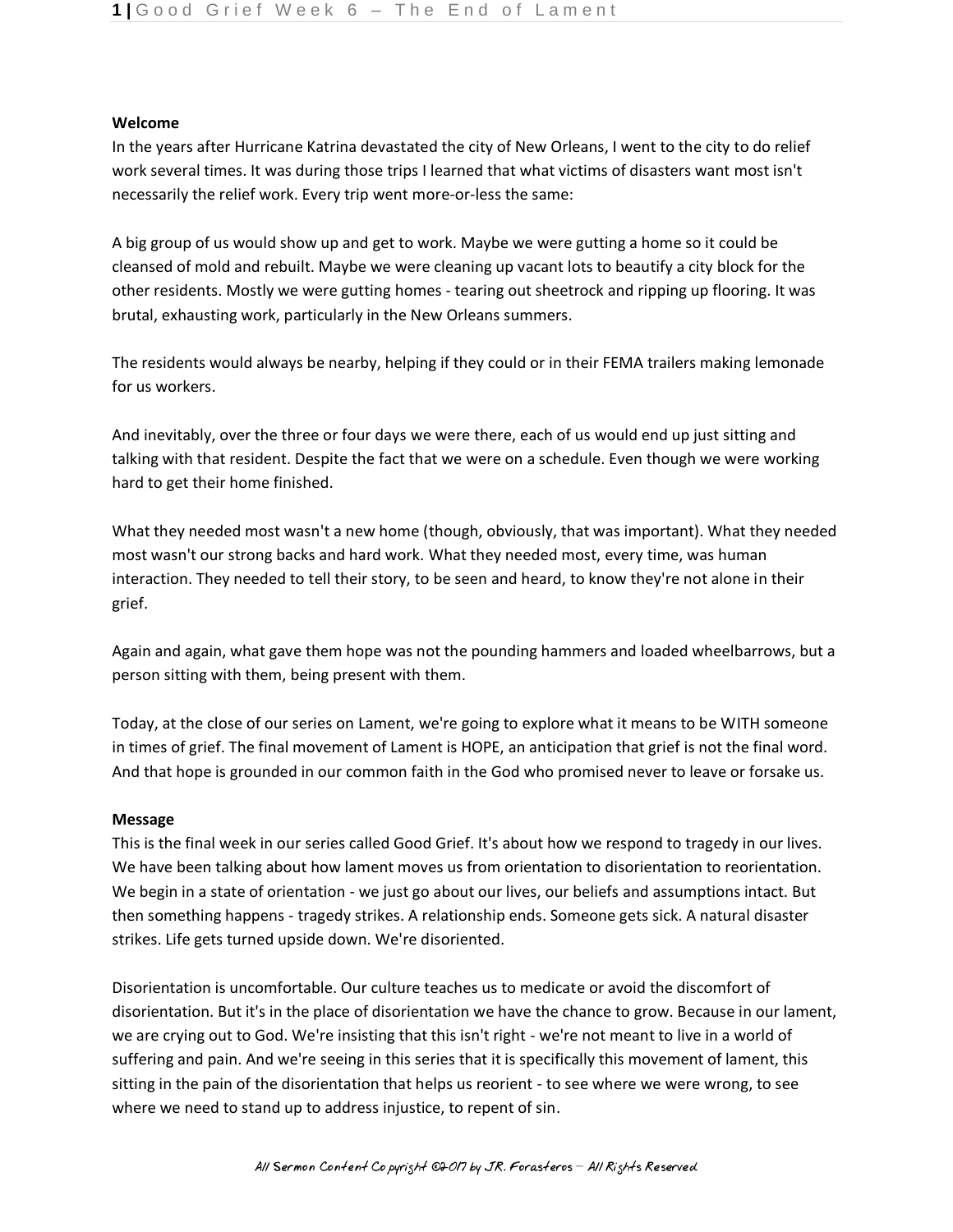The life on the *other* side of lament is better. We find better life, deeper wholeness than we had previously imagined. But only if we push *through* the process of lamenting. We'll never get there if we medicate or avoid.

[Scripture Slide 1] Our guide in the journey of Lament has been the book of Lamentations. Turn with me to Lamentations 5. Theologian Soon-Chan Rah describes Lamentations as the pinnacle of Israel's grief. This book was written when God's people were at their lowest point, as bad as bad could get.

The book was written after the Exile, which is how we refer to the event where the Babylonian Empire conquered the nation of Judah. They destroyed the capital city of Jerusalem, slaughtered hundreds, destroyed God's Temple and forcibly deported the city's elite - the priests and government.

The Babylonians left behind a smoldering ruin. Famine, disease and destitution were all there was available for the citizens who were left behind. They had no infrastructure, no leadership, no one to help them pray.

Except the prophet Jeremiah.

Jeremiah had lived in Jerusalem before the Exile. As the Babylonian armies made their way toward Jerusalem, Jeremiah warned the city's elite not to try to make alliances with the surrounding nations. He warned again and again that what they needed was to return to faith in God, that if they persisted in putting their trust in other nations rather than God, they would be conquered and destroyed.

Jerusalem didn't listen, and Jeremiah's predictions came true.

And now, as the city grieves, as they process what happened and why, Jeremiah is with them, among them, grieving with them, shaping their grief into lament. We've seen there are two primary actors in this poem. The first is the prophet, who in the poem acts as the friend of the griever. In this poem, the prophet is not the one grieving. He's the one with the griever. The griever is the second actor. In Lamentations, she is a woman, who is a personification of Jerusalem - so really the whole people of God.

In Lamentations 1, we listened as the woman grieved. We saw that lament requires an honest appraisal of where we are - that rather than rush to fix or explain or avoid, we have to sit with our grief. Then we sat with God's anger in Lamentations 2. We explored God's anger as a manifestation of God's love, and saw that God's punishment is discipline designed to break us free from the grip of the idols we give ourselves to. Last week, in Lamentations 3, we watched as the Prophet refused to spiritualize or trivialize the suffering of the people. Instead, he chose to enter into the pain and grief, to embrace their disorientation as his own. And last week, in Lamentations 4, we saw again how in grief the things we wrongly look to for life are stripped away and we are left with God and God alone.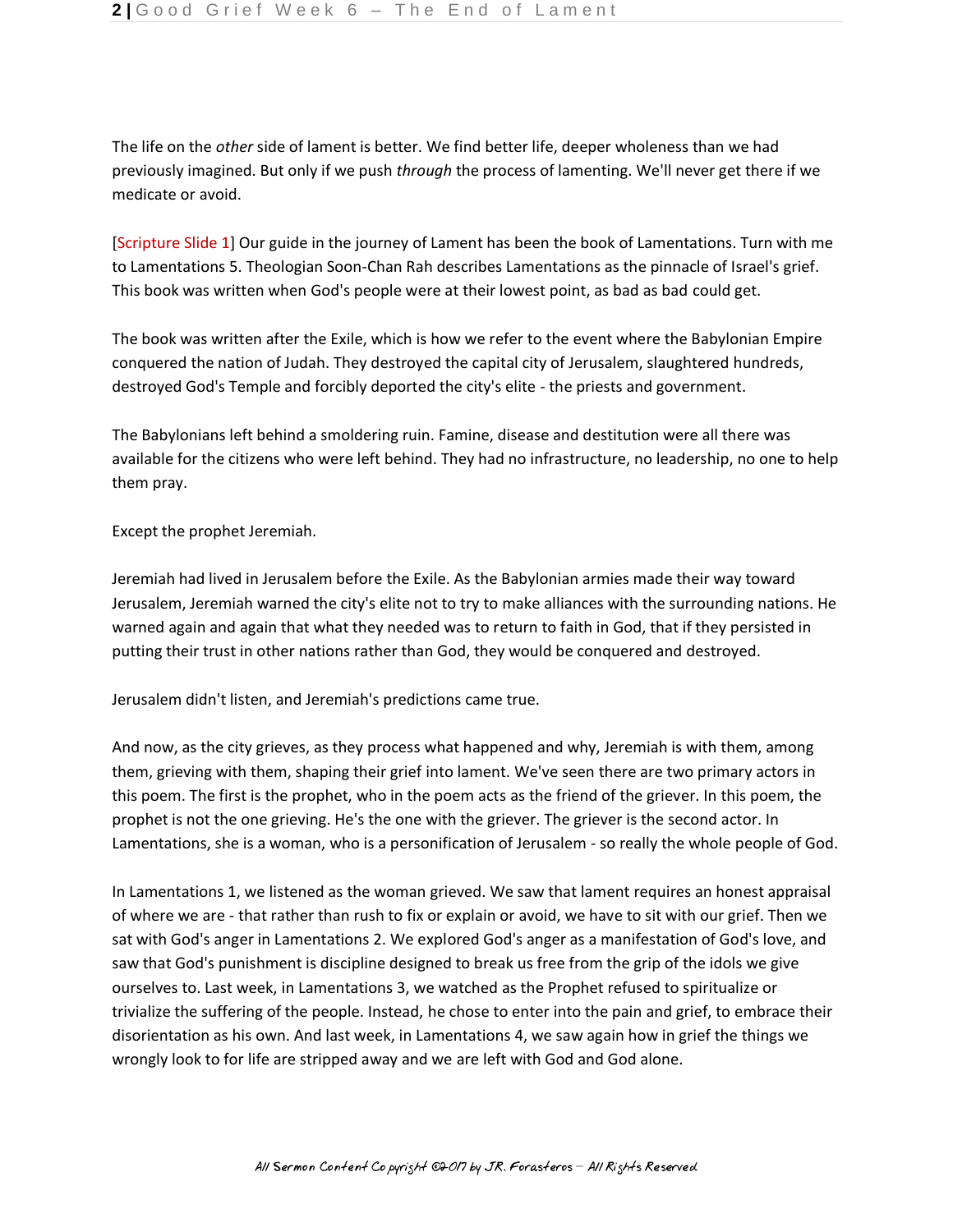Today, we'll be in Lamenations 5. This is the final poem, and it's only now, at the end of the book that hope begins to emerge. Unless you're an expert in Hebrew poetry, (which I know MOST of us are but still).

In English, we have different poetic structures. My favorite is the haiku, which has three lines, with 5 syllables in the first line, seven in the second, and five in the third. I'm sure we all love limericks, where the first two and the last lines rhyme while the third and fourth lines have a different rhyme scheme. In school, we had to learn AABB, ABAB and other patterns.

Hebrew has similar patterns and structures, and Lament poems usually follow a very specific structure it's one of the ways scholars can identify, for instance, which Psalms are Lament songs.

So far in Lamentations, none of the poems have had the Lament structure. They've been pattered as funeral dirges or other kinds of poetry. Some of them have no poetic structure - they're like free-verse poetry.

That's important. Much like in Jerusalem, all the social structures have been destroyed, the poet of Lamentations wants to represent artistically that the people have no structure. So the poems don't follow the rules. Because in grief, in disorientation, life doesn't seem to follow the rules.

We're going to read this final poem together, and it'll sound an awful lot like the previous chapters. But structurally, it is shaped like a Lament poem. That's hugely significant because the poet is telling us that the world is beginning to make sense again. Even though the pain and grief haven't gone anywhere, even though life is still hard, even though they're still in the middle of the mess, the structures and habits of life are beginning to return. They haven't reached reorientation yet, but they can see it just over the horizon, breaking in like the dawn.

LORD, remember what has happened to us. See how we have been disgraced! Our inheritance has been turned over to strangers, our homes to foreigners. We are orphaned and fatherless. Our mothers are widowed. We have to pay for water to drink, and even firewood is expensive. Those who pursue us are at our heels; we are exhausted but are given no rest. We submitted to Egypt and Assyria to get enough food to survive. Our ancestors sinned, but they have died and we are suffering the punishment they deserved! Slaves have now become our masters;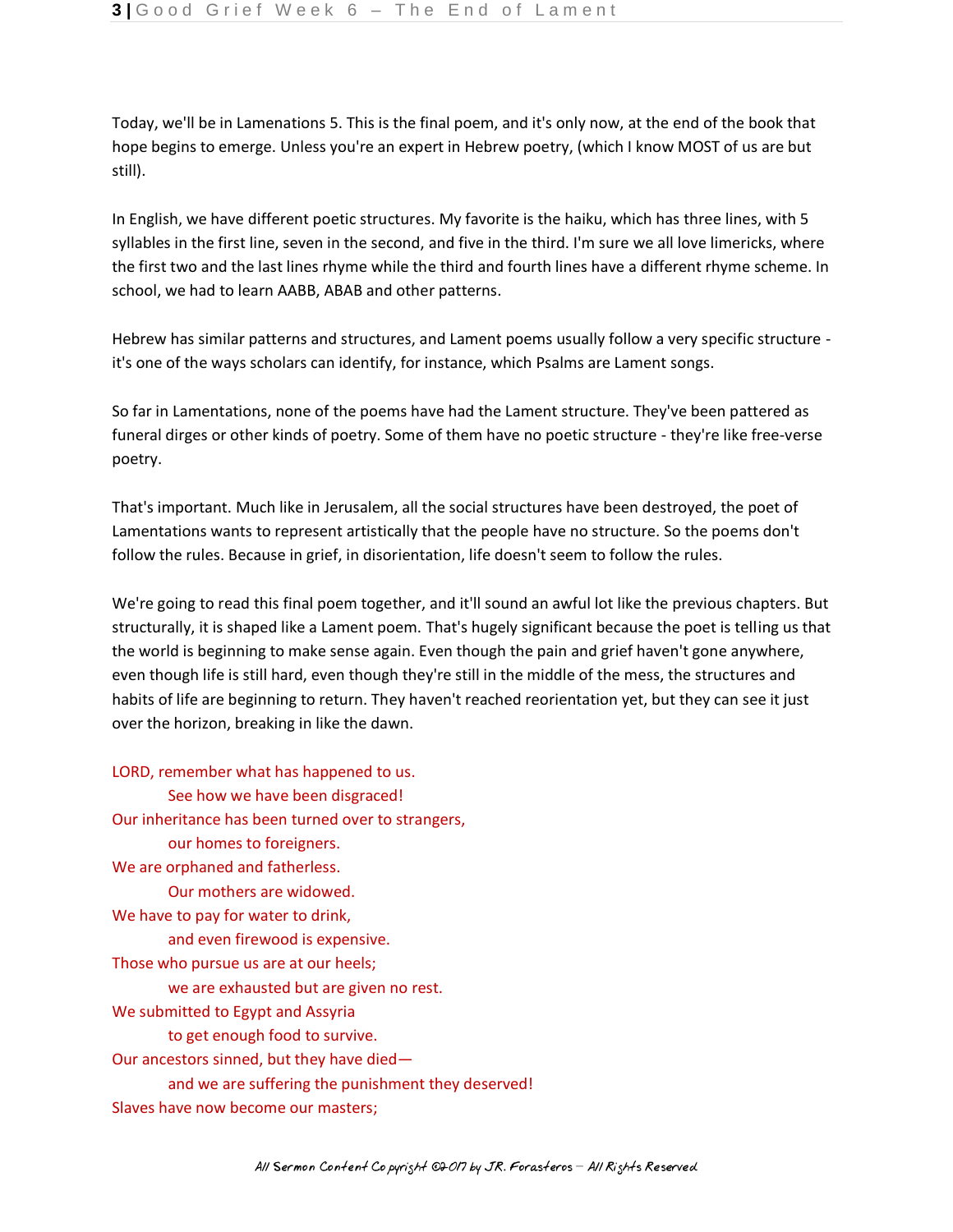there is no one left to rescue us. We hunt for food at the risk of our lives, for violence rules the countryside. -- Lamentations 5:1-9

That doesn't *sound* like hope. And there's an important message in that. We only know hope is dawning on this community because of the larger structure of the poem.

Because the world isn't fixed for the people of Jerusalem. Their nation is still in ruins. Their leaders are still gone. Their families are still torn apart. Just because they went through this process of Lament doesn't mean everything is magically fixed. There's no automatic amount of time after which everything is suddenly better.

What it *does* mean is that there comes a point in our grief where we realize that pain is not the final word. That no matter whether something was done to us or we did it to ourselves or somewhere inbetween, life DOES go on. We begin to see life on the other side of tragedy.

You might also notice, particularly if you've been here throughout the series, that there's no prophet or woman speaking in this poem. It's all 'we' - the artifice of the speakers has dissolved into a collective WE. We listen in as the whole community comes together to share, to be united in their pain.

And it is in the midst of this coming together something powerful happens. The light of hope begins to emerge. The people raise one voice together, and they call on God to speak, to move, to restore:

| Our hearts are sick and weary,                       |
|------------------------------------------------------|
| and our eyes grow dim with tears.                    |
| For Jerusalem is empty and desolate,                 |
| a place haunted by jackals.                          |
| But LORD, you remain the same forever!               |
| Your throne continues from generation to generation. |
| Why do you continue to forget us?                    |
| Why have you abandoned us for so long?               |
| Restore us, O LORD, and bring us back to you again!  |
| Give us back the joys we once had!                   |
| Or have you utterly rejected us?                     |
| Are you angry with us still? -- Lamentations 5:17-22 |

There's something truly beautiful about this sort of praise in the midst of deep pain. This is a helpful reminder: that praise and lament are not opposites.

Too often, we're told there's no place for lament, that a person of faith should be happy no matter what. But there's a real danger in that: when our worship is only praise, it's possible for God to be distant.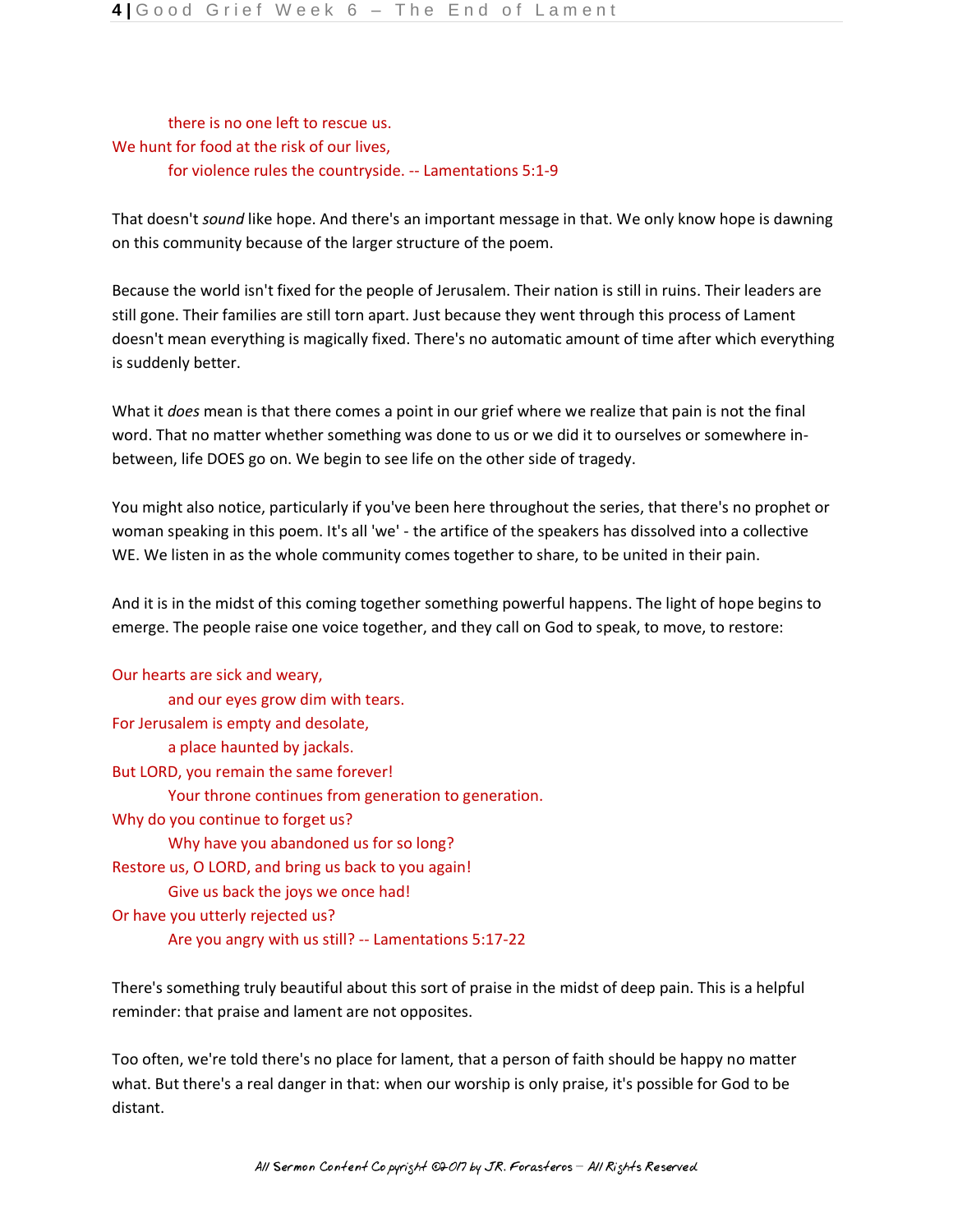When things are good, it's hard to need God in the same way we need God when things are hard. It's pain, tragedy, loss that pulls us out of our comfortable shells, that drives us into each others' arms, that makes us raise our voices and cry out, "Rescue us, Oh Lord!" Be near to us! Come save us!

Lament insists God be here, be among us, be with us.

It's like kid with their parents. They might play nearby or in the other room or outside. They may want mom and dad to play with them or they may play by themselves.

But when they're hurt or scared, they scream and scream and scream and nothing will satisfy them until mom or dad scoops them up, holds them close and promises everything will be okay.

This is the hope we find at the end of Lament: the ability to raise our voices to our heavenly Father, to scream and cry and insist God BE WITH US because nothing less than the very presence of God will do.

Everything has been stripped away and we realize that only God dwelling with us will give us the life we have been trying to find elsewhere.

It is only by keeping the voices of the lamenting among us we find God's presence. Lament is an act of faithfulness, a declaration that we believe grief is not the end, that there is life on the other side of pain.

# Janet's story

Friends, we know tragedy is not the end. But our temptation is to rush past the pain of Lament, to silence the voices of the grieving. But Lamentations shows us that they belong front and center because grieving voices call God to be with us, dwell with us.

Grief reminds us that there is HOPE because God has been with us before and God will be with us again.

It's no accident that we're ending this series just before Advent begins. Because after the Exile, Israel waited more than 500 years for God's answer. 500 years of crying out, insisting God heal, restore and renew.

The season of Advent, the four weeks leading up to Christmas, invite us to participate in that season, to enter into that waiting with Israel.

Advent is a season of hope. It's a season of looking around at the world with clear eyes, seeing what's broken. We know how to Lament, so we are not afraid to face these things, even when they're in our own communities, families and selves.